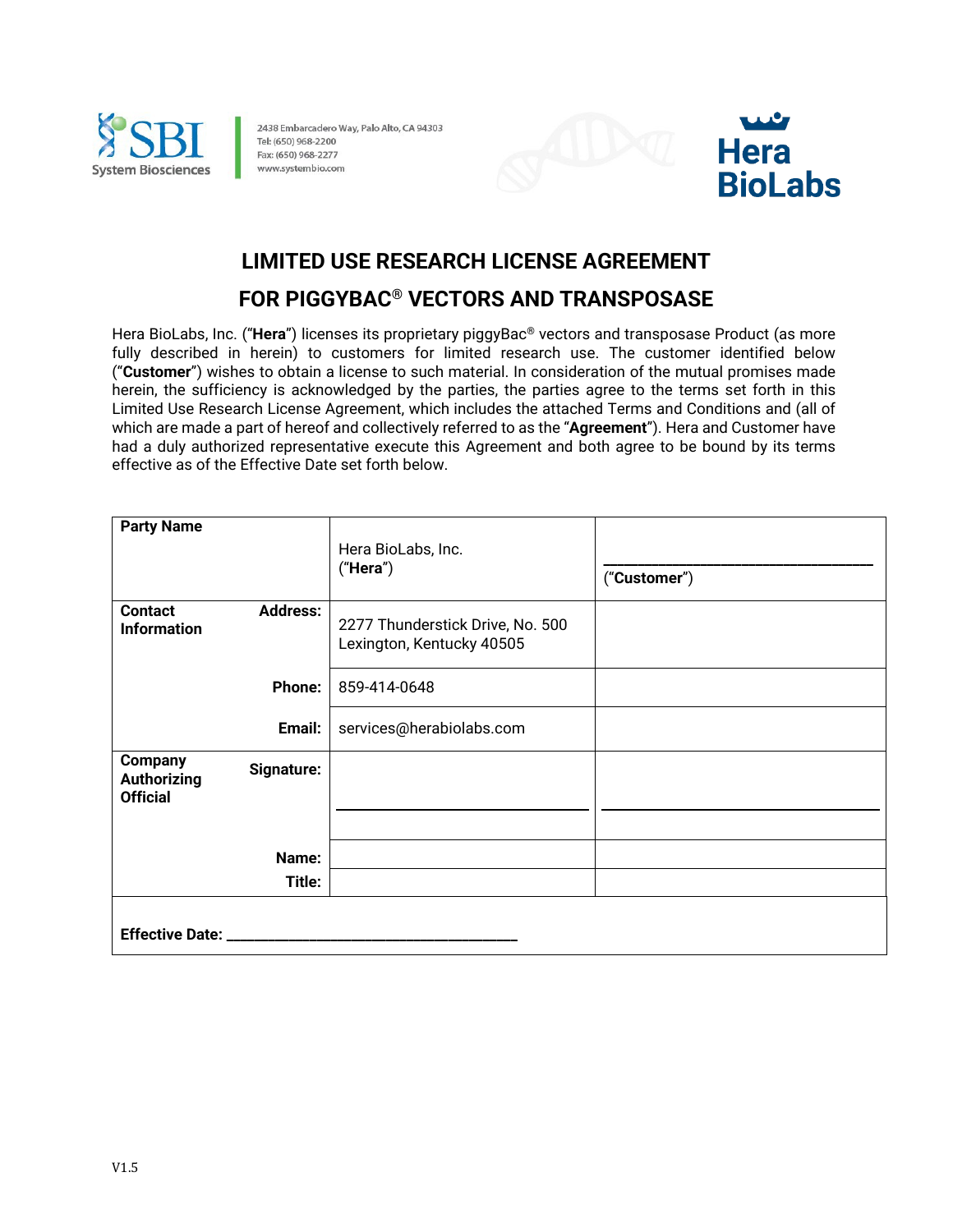# TERMS AND CONDITIONS

### **1. Definitions**

"**Hera Intellectual Property**" means rights that Hera possesses in: (a) certain patents and/or pending applications, including, but not limited to U.S. Patent Nos. 8,399,643; 9,546,382; 10,287,559; 10,131,885; and all other patents and pending applications that share a common priority claim with such U.S. Patents; and (b) technical information, trade secrets, protocols, practices, methods, DNA sequences and other knowledge, information and skills controlled by Hera that are necessary and/or useful in Customer's use of the Product.

"**Fee**" means the product license fee set forth on SBI's website purchase page.

"**Product**" means the biological material provided by Hera to Customer under this Agreement, namely, Hera's proprietary piggyBac® transposase, transposon and vector, and any cell line or organism generated using such biological material.

"**Research**" means basic research, drug discovery, drug development, and reagent development, applications, and creation of cell lines or animal models. "Research" excludes all of the following: (i) commercial or clinical use of any kind (including, but not limited to, providing services using cell lines or animal models created with the Products); (ii) production of biological material for use in humans to treat, prevent, or palliate any disease or condition; (iii) use in the area of human reproduction that involve abortifacients or the treatment of infertility through fertilization other than through coitus; and (iv) genetic modification of multi-cellular and unicellular plants or their tissues and use of such plants or tissues for any agricultural or industrial purposes whatsoever, including, but not limited to, (a) activity in any agricultural field trial, and (b) activity directed towards the submission of data to the United States Department of Agriculture or any equivalent regulatory agency outside of the United States.

# **2. Limited License**

Effective as of the Effective Date, Hera grants to Customer a limited, non-exclusive, non-sublicensable, non-transferable license under the Hera Intellectual Property to use the Product solely by Customer for its internal use to perform Research. Any use of the Product beyond this limited use research license is unauthorized and subject to enforcement of rights under Hera Intellectual Property. All rights not expressly granted herein are reserved by Hera. Notwithstanding Customer's possession and use of the Product, Hera shall retain ownership of the Product. Customer agrees that Customer will not (i) use the Product for any purpose other than for Research; (ii) transfer, sale or authorize use of the Product to or by a third party; and (iii) make piggyBac transposase or have piggyBac transposase made on its behalf. Customer agrees that it will only use the piggyBac transposase supplied by Hera under this Agreement, provided, however, that Customer may use standard molecular biology techniques to make additional copies of the piggyBac transposon for its own internal Research use consistent with that authorized herein.

# **3. Term**

The term of this Agreement commences on the Effective Date and extends for a period of six (6) months (the "**Term**") and shall automatically expire thereafter unless earlier terminated. If Customer wishes to continue to use the Product beyond the Term, Customer may request terms for a research or commercial license from Hera.

# **4. Termination**

Hera may terminate this Agreement and the license granted hereunder and having immediate effect by providing Customer written notice in the event that Customer breaches this Agreement, including, but not limited to, by using the Product other than for Research, or permitting any third party to possess or use the Product. Upon expiration or termination of this Agreement Customer agrees to immediately cease use of and destroy all remaining Product in Customer's possession or control and verify to Hera that this has been done.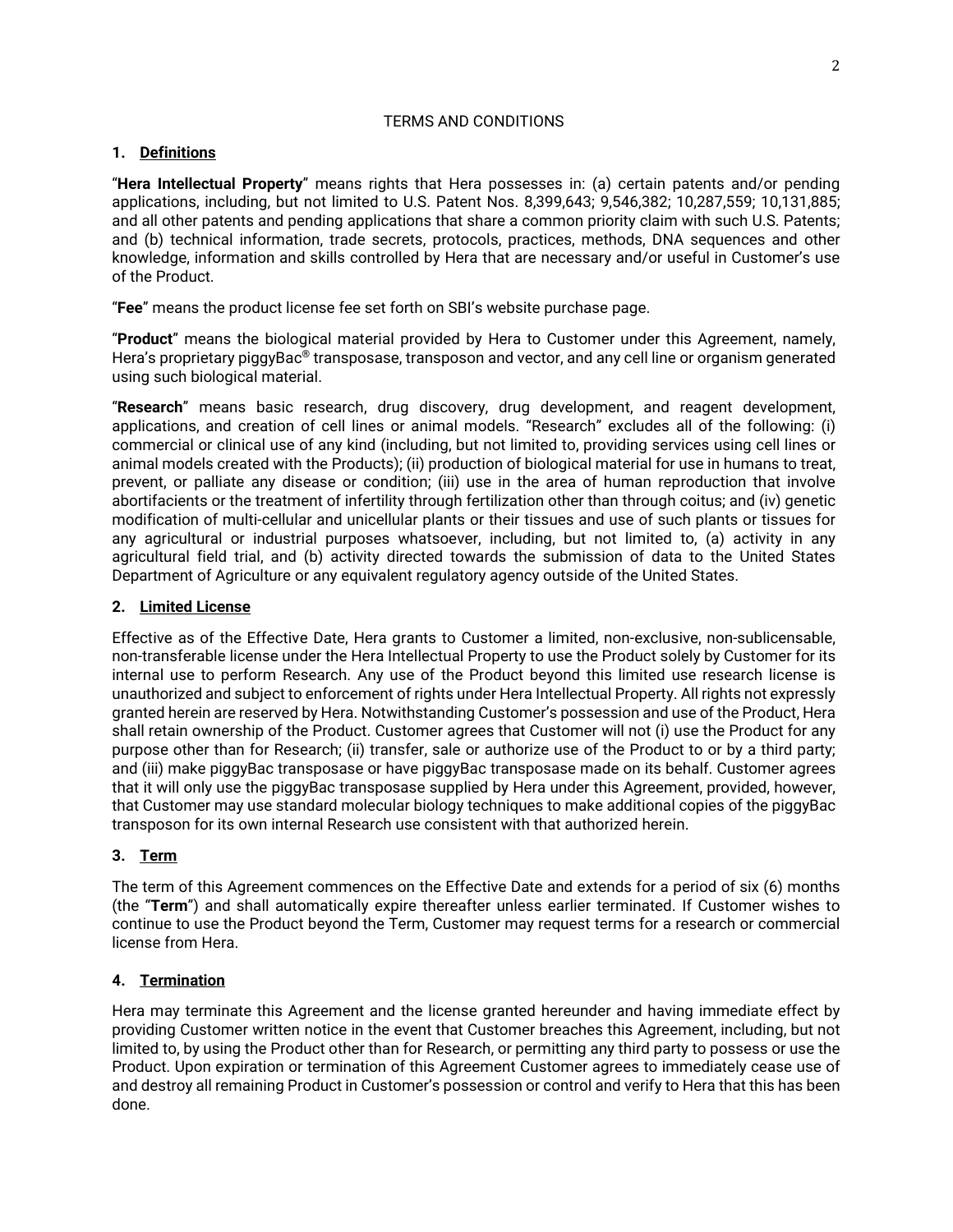#### **5. Intellectual Property**

Customer acknowledges Hera's rights in the Intellectual Property. During this Agreement, and after any expiration or termination, Customer agrees not to challenge Hera's (or its successors and assigns) ownership or rights in the Intellectual Property.

### **6. Use of Hera's Brands**

Subject to Customer's compliance with this Agreement, Hera consents to Customer's use during this Agreement of Hera's brands solely for the purpose of identifying Hera as the source of the Product.

#### **7. Disclaimer of Warranties**

HERA HEREBY DISCLAIM ALL STATUTORY, EXPRESS, AND IMPLIED WARRANTIES WITH RESPECT TO THE PRODUCT AND THE USE THEREOF, INCLUDING, BUT NOT LIMITED TO, IMPLIED WARRANTIES OF MERCHANTABILITY, FITNESS FOR A PARTICULAR PURPOSE, TITLE, AND NON-INFRINGEMENT.

#### **8. Limitation of Liability**

TO THE EXTENT ALLOWED BY LAW, IN NO EVENT SHALL HERA AND/OR ITS AFFILIATES BE LIABLE, WHETHER IN CONTRACT, TORT, WARRANTY, OR UNDER ANY STATUTE OR ON ANY OTHER BASIS FOR SPECIAL, INCIDENTAL, INDIRECT, PUNITIVE, OR CONSEQUENTIAL DAMAGES IN CONNECTION WITH OR ARISING FROM THE POSSESSION OR USE OF THE PRODUCT. HERA'S AND ITS AFFILIATES' TOTAL AGGREGATE LIABILITY ARISING UNDER OR RELATING TO THIS AGREEMENT SHALL NOT EXCEED THE FEE PAID BY CUSTOMER.

#### **9. Indemnification**

Customer hereby expressly assumes full responsibility for any claims or liabilities which may arise as a result of its use or possession of the Product. Customer will indemnify, defend, and hold harmless (collectively "indemnification" and its cognates) Hera and its affiliates and each of their respective directors, officers, agents and employees from and against any damages, judgments, liabilities, penalties, fines, assessments, costs, and expenses, including reasonable attorneys' fees and costs, (collectively, "Losses") incurred in connection with any third-party claim arising out of Customer's or its affiliates' possession, handling, use, storage, transport, or disposal of the Product or breach of any term of this Agreement, except to the extent such Losses result from Hera's gross negligence or willful misconduct. Hera shall notify Customer promptly of Hera's receipt of notice of any claim for which indemnification may be sought. Notwithstanding the foregoing, the failure to give notice shall not impact Hera's right to indemnity. Customer shall have the right, but not the obligation, to control the defense of any claim for which Hera is seeking indemnification, provided that Customer will not settle any such claim without Hera's prior written consent unless such settlement fully releases Hera.

# **10. Governing Law; Jurisdiction**

This Agreement shall be governed by and construed in accordance with the laws of the State of Kentucky, USA, without regard to the conflicts of laws provisions and excluding the 1980 U.N. Convention on Contracts for the International Sale of Goods. Each party irrevocably and unconditionally agrees that it will not commence any action, litigation or proceeding of any kind whatsoever against the other party or its affiliates in any way arising from or relating to this Agreement in any forum other than in the state and federal courts in or nearest to Lexington, Kentucky.

#### **11. Miscellaneous**

This Agreement sets forth the entire agreement, and supersedes all prior agreements, written or oral, between the parties relating to the subject matter of this Agreement. This Agreement may not be modified except by in writing signed by the parties. Customer may not assign this Agreement without the prior written consent of Hera, but Hera may assign or transfer this Agreement, in whole or in part, without consent. Any assignment in violation of this Agreement shall be of no power or effect. If any provision in this Agreement